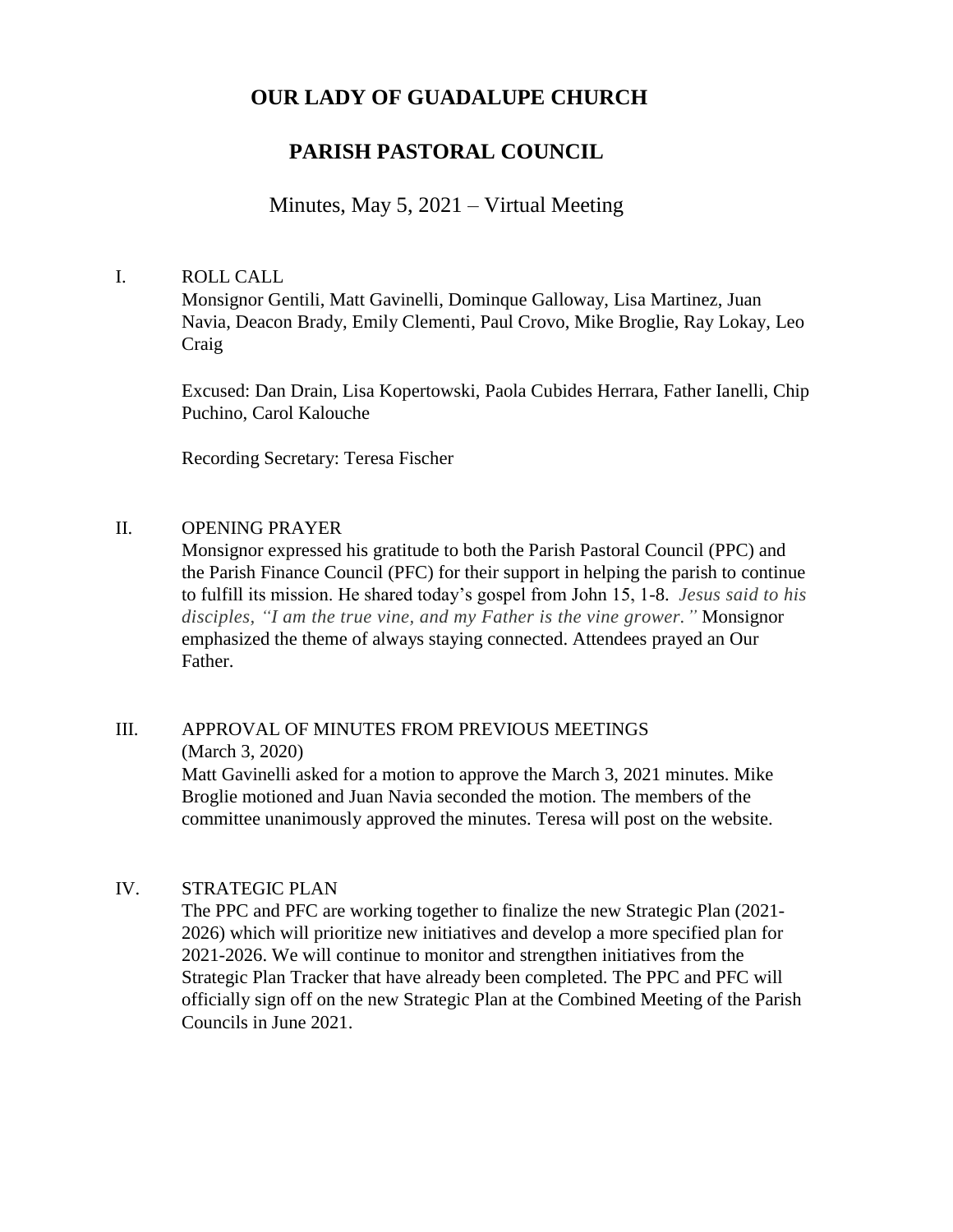## V. STREAM TEAM UPDATE Teresa/Matt

The first meeting of the newly formed Stream Team was recently held. The new volunteers are already receiving instruction on how to work the cameras. Monsignor emphasized that livestreaming is an important part of parish evangelization and we will continue to evangelize to those that are watching via livestream and encourage them into full discipleship.

## VI. CELEBRATING GROWTH MINISTRY FAIR UPDATE The PPC is considering hosting a ministry fair in early June.

## VII. CHURCH REPAIR PROJECTS

Our church is now 10 years old and there are several important projects that are necessary. These include lighting in the church, HVAC insulation, exterior wood repairs, back parking lot lighting and bell tower repair. The PFC is assisting with project management for these projects and in evaluating the funds on hand. The parish will focus on the three most important projects, which are lighting in the church (partial), HVAC insulation and repair of the bell tower.

## VIII. GREETERS AT CHURCH

Because of the pandemic, many of our volunteers at weekend Mass are not attending Mass or are not comfortable volunteering. In particular, Monsignor would like to revitalize the extremely important Hospitality Ministry and have greeters back at weekend Masses. As people return to church we want to make sure that they have a positive, welcoming experience and that they will continue to come to Mass.

Monsignor emphasized that the greeters, livestreaming and evangelization are very important areas on which he would like to focus.

## IX. IDEAS TO INCREASE ATTENDANCE/RETURN TO NORMAL

Currently, our parish Mass attendance is approximately at 50 percent of what it was prior to the pandemic. Compared to other local parishes OLG is comparable as far as Mass attendance and donations. Monsignor added that OLG is on the cutting edge with how we have handled the pandemic and ministered to our parishioners and beyond.

The council discussed ways to encourage people to come back to Mass. The AOP recently announced the launching of a new program called "Nothing Compares to Being There" which is a diocese-wide campaign to encourage those who were attending Mass prior to the pandemic to come back. This campaign will be launched in September and Monsignor would like to follow the lead of the AOP.